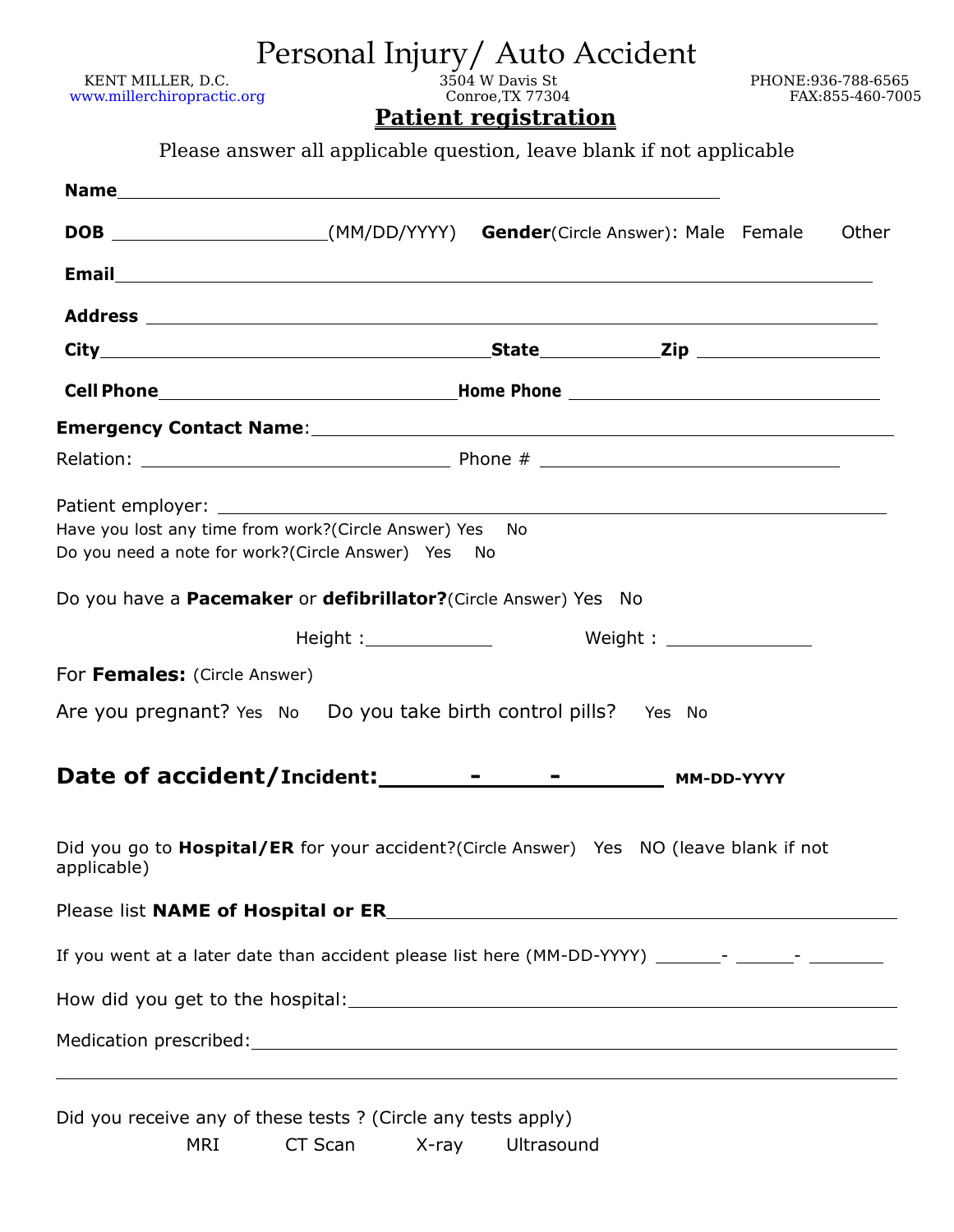# Personal Injury/ Auto Accident

|                                | <b>Accident/Incident Type(Circle Answer):</b>                                                                                 |                      |                                                                                      |
|--------------------------------|-------------------------------------------------------------------------------------------------------------------------------|----------------------|--------------------------------------------------------------------------------------|
| 18 wheeler                     | Rear-ended Accident                                                                                                           | Head-on collision    | Sideswiped accident                                                                  |
|                                | <b>T-Bone Accident</b>                                                                                                        | Slip & Fall          |                                                                                      |
|                                | Was there a <b>police report</b> filed: (Circle Answer)                                                                       | Yes                  | <b>NO</b>                                                                            |
|                                | Were you wearing a seat belt? (Circle Answer) None Lap belt with shoulder harness<br><b>Shoulder Harness</b><br>Lap belt      |                      |                                                                                      |
|                                | Was <b>airbag</b> deployed: (Circle Answer) Yes                                                                               | <b>NO</b>            |                                                                                      |
| Your role was: (Circle Answer) |                                                                                                                               |                      |                                                                                      |
|                                | Driver of Vehicle Driver of motorcycle Back seat passenger Front seat passenger                                               |                      |                                                                                      |
|                                |                                                                                                                               |                      |                                                                                      |
|                                |                                                                                                                               |                      |                                                                                      |
|                                |                                                                                                                               |                      | ,我们也不会有什么。""我们的人,我们也不会有什么?""我们的人,我们也不会有什么?""我们的人,我们也不会有什么?""我们的人,我们也不会有什么?""我们的人     |
|                                |                                                                                                                               |                      |                                                                                      |
|                                | <b>Did you Report the Incident?</b> (if slip & fall)(Circle Answer) YES NO<br>$($ If yes to whom $)$ ? $\qquad \qquad \qquad$ |                      |                                                                                      |
|                                | Write your description of what you are feeling:                                                                               |                      |                                                                                      |
|                                |                                                                                                                               |                      |                                                                                      |
|                                |                                                                                                                               |                      | Are you experiencing any of the following since your injury? (Circle all that apply) |
|                                |                                                                                                                               |                      |                                                                                      |
| Anxiety                        | Ankle/Foot Pain                                                                                                               | <b>Blurry vision</b> | <b>Breathing Problems</b>                                                            |
| Chest Pain                     | Dizziness/Loss of balance                                                                                                     | Elbow Pain           | Fatigue                                                                              |
| Hip Pain                       | Headaches                                                                                                                     | Knee Pain            | Low Back Pain                                                                        |
| Memory lapses                  | Mid Back Pain                                                                                                                 | Neck Pain            | Numbness/Tingling to Arm/Hand                                                        |
| Numbness/Tingling to Leg/Foot  | Shoulder Pain                                                                                                                 | Upper Back Pain      | Wrist/Hand Pain                                                                      |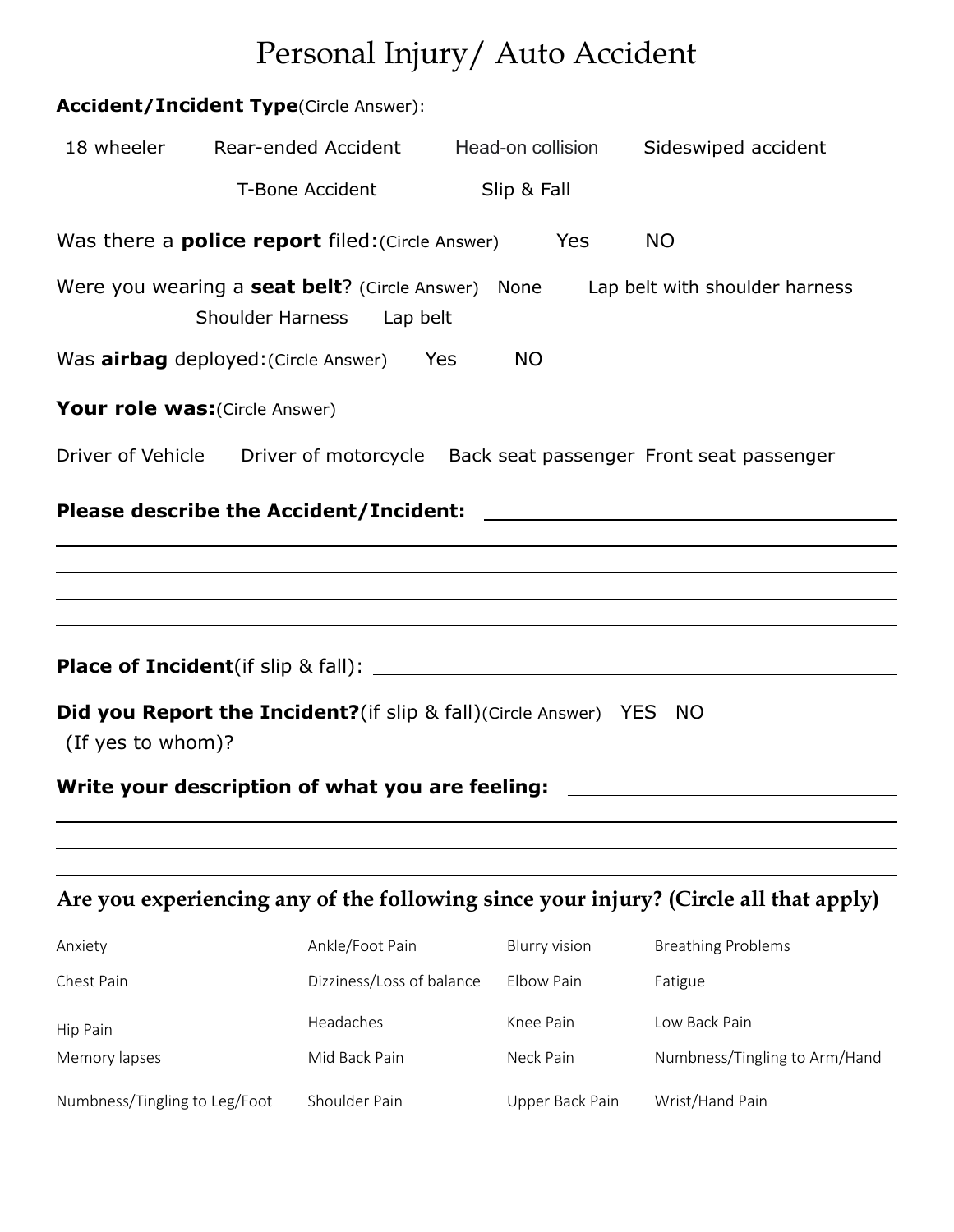# Personal Injury/ Auto Accident

**Circle all that apply:**

#### **Indicate on the diagrams below the location/s on body and circle type of sensation/s you have been experiencing. Circle all that apply:**



**Indicate(X** or circle) on diagram the pain location:



I **UNDERSTAND** and **AGREE** to authorize Dr. Miller and his employees to administer any examination procedures and treatments as they deem necessary.

**Signature DATE**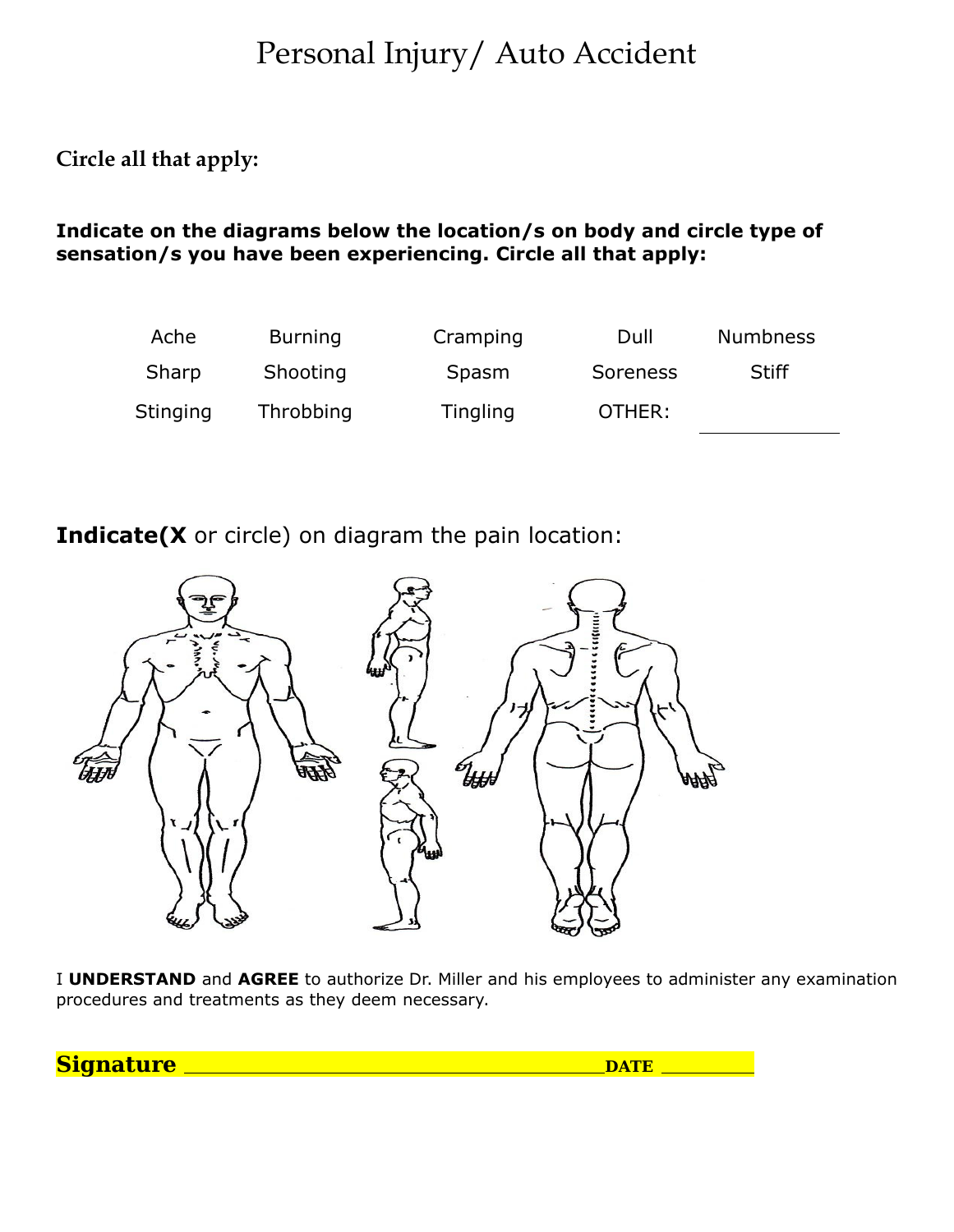#### Personal Injury/ Auto Accident **ACKNOWLEDGEMENT OF RECEIPT OF NOTICE OF PRIVACY PRACTICES**

I understand and can be provided with a copy *HIPAA Notice of Patient Privacy Policy* that provides a more complete description of information uses and disclosures.

#### **Our Responsibilities**

- We are required by law to maintain the privacy and security of your protected health information.
- We will use or disclose health information to carry out treatment, payment, or health care options.
- We will let you know promptly if a breach
- We must follow the duties and privacy practices described in this notice and give you a copy of it upon requested.
- We will not use or share your health information other than as described here unless you tell us we can in writing. If you tell us we can, you may change your mind at any time/ Let us know in writing if you change your mind.

| Patients Signature           | Date |
|------------------------------|------|
|                              |      |
|                              |      |
| Parent or guardian Signature | Date |
|                              |      |

### **Parental/Guardian Consent for Minor Patient**

| Parent or guardian Signature                                                                   | <b>Date</b>                                                                                                       |
|------------------------------------------------------------------------------------------------|-------------------------------------------------------------------------------------------------------------------|
| at Miller Chiropractic and whom ever they designate as assistants to administer care to child. | In addition, by signing below, I give permission for the above named minor patient to be managed by the doctor(s) |
|                                                                                                |                                                                                                                   |
|                                                                                                |                                                                                                                   |
|                                                                                                |                                                                                                                   |

**Parent or guardian Signature Date**